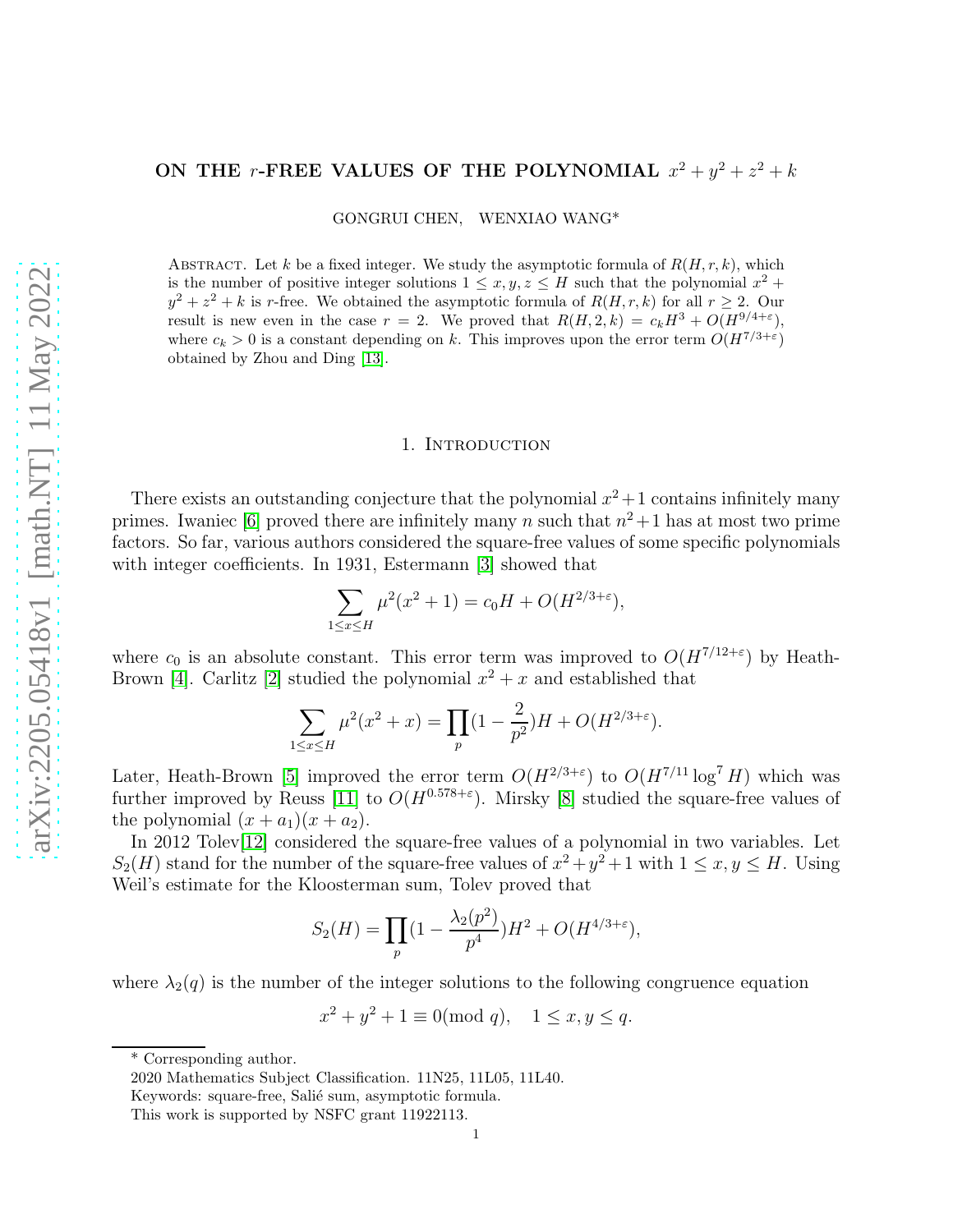In 2022 Zhou and Ding [\[13\]](#page-11-0) studied the square-free values of the polynomial  $x^2 + y^2 + z^2 + k$ , where  $k$  is a fixed (nonzero) integer. Let

<span id="page-1-0"></span>
$$
S_3(H,k) = \sum_{1 \le x,y,z \le H} \mu^2(x^2 + y^2 + z^2 + k). \tag{1.1}
$$

It was proved in [\[13\]](#page-11-0) that

<span id="page-1-2"></span>
$$
S_3(H,k) = \prod_p (1 - \frac{\lambda(p^2;k)}{p^6})H^3 + O(H^{7/3+\epsilon}),\tag{1.2}
$$

where  $\lambda(q; k)$  is defined as

<span id="page-1-3"></span>
$$
\lambda(q;k) = \sum_{\substack{1 \le x,y,z \le q \\ x^2 + y^2 + z^2 + k \equiv 0 \pmod{q}}} 1.
$$
\n(1.3)

In addition, some articles are devoted to the r-free values of polynomials in one variable. Note that for  $r \geq 2$ , an integer n is r-free if  $p^r \nmid n$  for all primes p. Let  $S(H, r)$  be the number of integers  $x \leq H$  such that  $x^2 + x$  is r-free. In 1932, Carlitz [\[2\]](#page-11-4) obtained

$$
S(H,r) = \prod_p (1 - \frac{2}{p^r})H + O(H^{2/(r+1)+\varepsilon}).
$$

This above error term was improved to  $O(H^{14/(7r+8)+\epsilon})$  by Brandes [\[1\]](#page-11-9) generalizing Heath-Brown's method in [\[5\]](#page-11-5). Brandes' result was further improved by Reuss [\[11\]](#page-11-6). Furthermore, Reuss [\[11\]](#page-11-6) established a more general result

$$
S_{r,h}(H) = c_{r,h}H + O(H^{v(r)+\varepsilon}),
$$

where  $S_{r,h}(H)$  stands for the number of integers  $x \leq H$  such that x and  $x + h$  are r-free,  $c_{r,h}$ is a constant depending on r and h, and  $v(2) = 0.578$  while  $v(r) = 169/(144r)$  for  $r \ge 3$ . Also, the r-free values of the polynomial  $(x + a_1)(x + a_2)$  was considered by Mirsky [\[9\]](#page-11-10) who gave the error term  $O(H^{2/(r+1)+\varepsilon}).$ 

Inspired by the above works, we study the *r*-free values of  $x^2 + y^2 + z^2 + k$ . We define

$$
R(H, r, k) = \sum_{\substack{1 \le x, y, z \le H \\ x^2 + y^2 + z^2 + k \text{ is } r\text{-free}}} 1.
$$
 (1.4)

The main result of this paper is to obtain the asymptotic formula of  $R(H, r, k)$ .

<span id="page-1-1"></span>**Theorem 1.1.** Let  $r > 2$  be a natural number. Let k be a fixed integer. Let  $\varepsilon > 0$  be an arbitrary small positive number. We have the following results.

(*i*) For  $k \neq 0$ ,

<span id="page-1-4"></span>
$$
R(H,r,k) = \prod_{p} \left( 1 - \frac{\lambda(p^r;k)}{p^{3r}} \right) H^3 + O(H^2 + H^{3/2+3/2r+\epsilon}). \tag{1.5}
$$

(ii)

<span id="page-1-5"></span>
$$
R(H, r, 0) = \prod_{p} \left( 1 - \frac{\lambda(p^r; 0)}{p^{3r}} \right) H^3 + O(H^{2+\epsilon} + H^{9r/(5r-2)+\epsilon}). \tag{1.6}
$$

Note that  $R(H, 2, k)$  is exactly  $S_3(H, k)$  defined in [\(1.1\)](#page-1-0). In fact, Theorem [1.1](#page-1-1) is also new in the case  $r = 2$ . We have the following.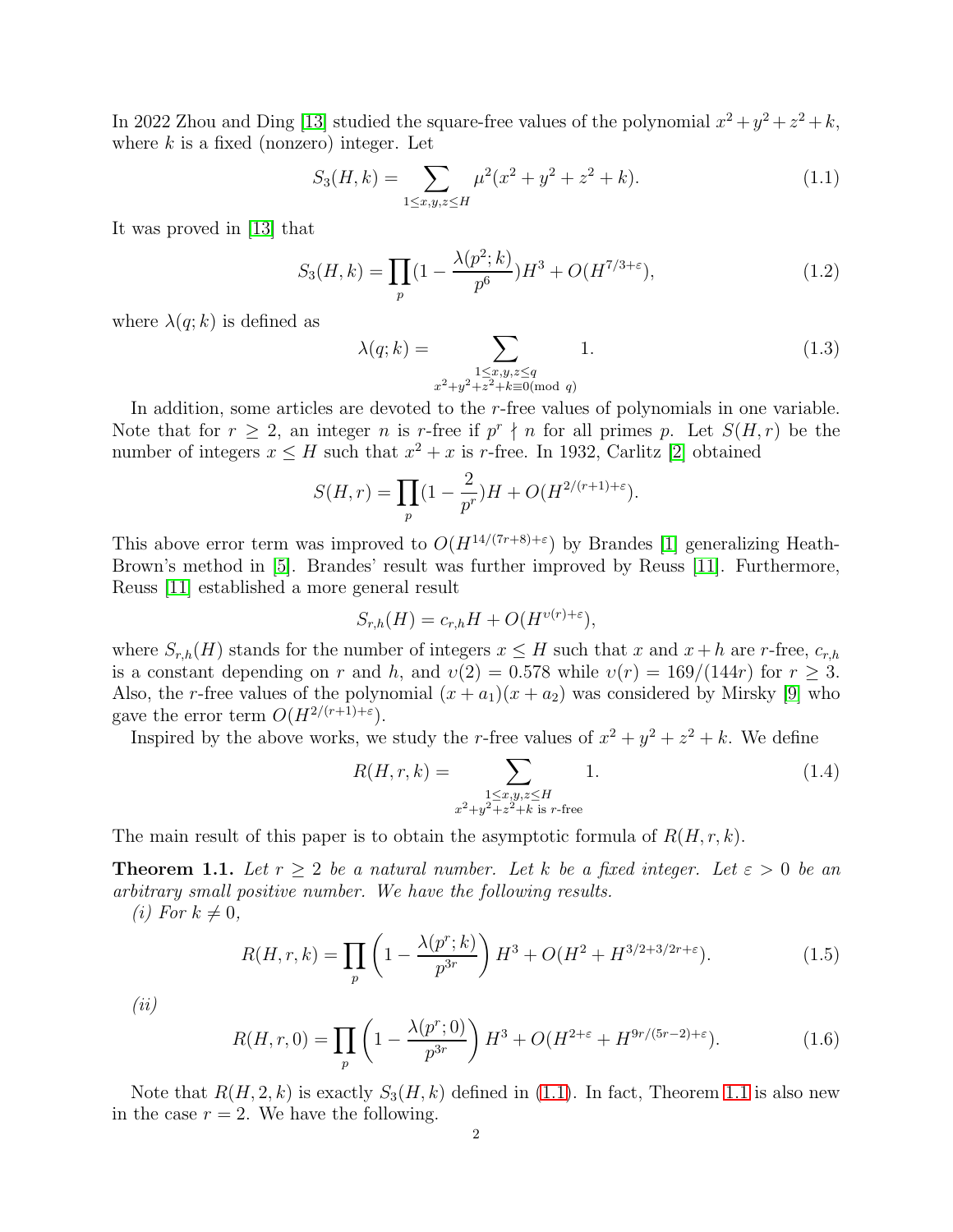<span id="page-2-0"></span>**Theorem 1.2.** Let k be a fixed integer. Let  $\varepsilon > 0$  be an arbitrary small positive number. We have

$$
S_3(H,k) = \prod_p \left(1 - \frac{\lambda(p^2;k)}{p^6}\right) H^3 + O(H^{9/4+\varepsilon}).
$$

Theorem [1.2](#page-2-0) improves upon [\(1.2\)](#page-1-2) obtained by Zhou and Ding [\[13\]](#page-11-0).

## 2. Notations and some lemmas

Let H be a sufficiently large positive number. The letters  $k, m, n, l, a, b, c$  stand for integers and d, r, h, q, x, y, z,  $\alpha$ ,  $\rho$  stand for positive integers. The letters  $\eta$ ,  $\xi$  denote real numbers and the letter p is reserved for primes. By  $\varepsilon$  we denote an arbitrary small positive number. Throughout this paper, k and  $r \geq 2$  are fixed integers, and the implied constants may depend on  $k, r$  and  $\varepsilon$ .

As usual, the functions  $\mu(n)$  and  $\tau(n)$  represent the Möbius function and the number of positive divisors of n, respectively. We write  $(n_1, \ldots, n_u)$  for the greatest common divisor of  $n_1, \ldots, n_u$ . Let  $\|\xi\|$  be the distance from  $\xi$  to its nearest integer. Further  $e(t) = \exp(2\pi i t)$ and  $e_q(t) = e(t/q)$ . For any q and x such that  $(q, x) = 1$  we denote by  $\overline{x}_q$  the inverse of x modulo q. If the modulus q is clear form the context then we write for simplicity  $\bar{x}$ . For any odd q we denote by  $\left(\frac{1}{a}\right)$  $\left(\frac{1}{q}\right)$  the Jacobi symbol.

We introduce the Gauss sum

$$
G(q; n, m) = \sum_{1 \le x \le q} e_q \left( nx^2 + mx \right), \quad G(q; n) = \sum_{1 \le x \le q} e_q \left( nx^2 \right). \tag{2.1}
$$

First, we introduce some basic properties of the Gauss sum.

<span id="page-2-1"></span>Lemma 2.1. For the Gauss sum we have

(i) If  $(q, n) = d$  then

$$
G(q;n,m) = \begin{cases} d G(q/d; n/d, m/d) & \text{if} \quad d \mid m, \\ 0 & \text{if} \quad d \nmid m. \end{cases}
$$

(*ii*) If  $(q, 2n) = 1$  then

$$
G(q; n, m) = e_q\left(-\overline{(4n)} m^2\right) \left(\frac{n}{q}\right) G(q; 1).
$$

(iii) If  $(q, 2) = 1$  then

$$
G^{2}(q; 1) = (-1)^{\frac{q-1}{2}} q.
$$

We introduce the Salié sum

$$
S(c; a, b) = \sum_{\substack{1 \le x \le c \\ (x, c) = 1}} \left(\frac{x}{c}\right) e_c \left(ax + b\overline{x}\right).
$$
 (2.2)

It is easy to see that

$$
S(c; a, b) = S(c; b, a).
$$
\n(2.3)

The following result comes from Corollary 4.10 in [\[7\]](#page-11-11).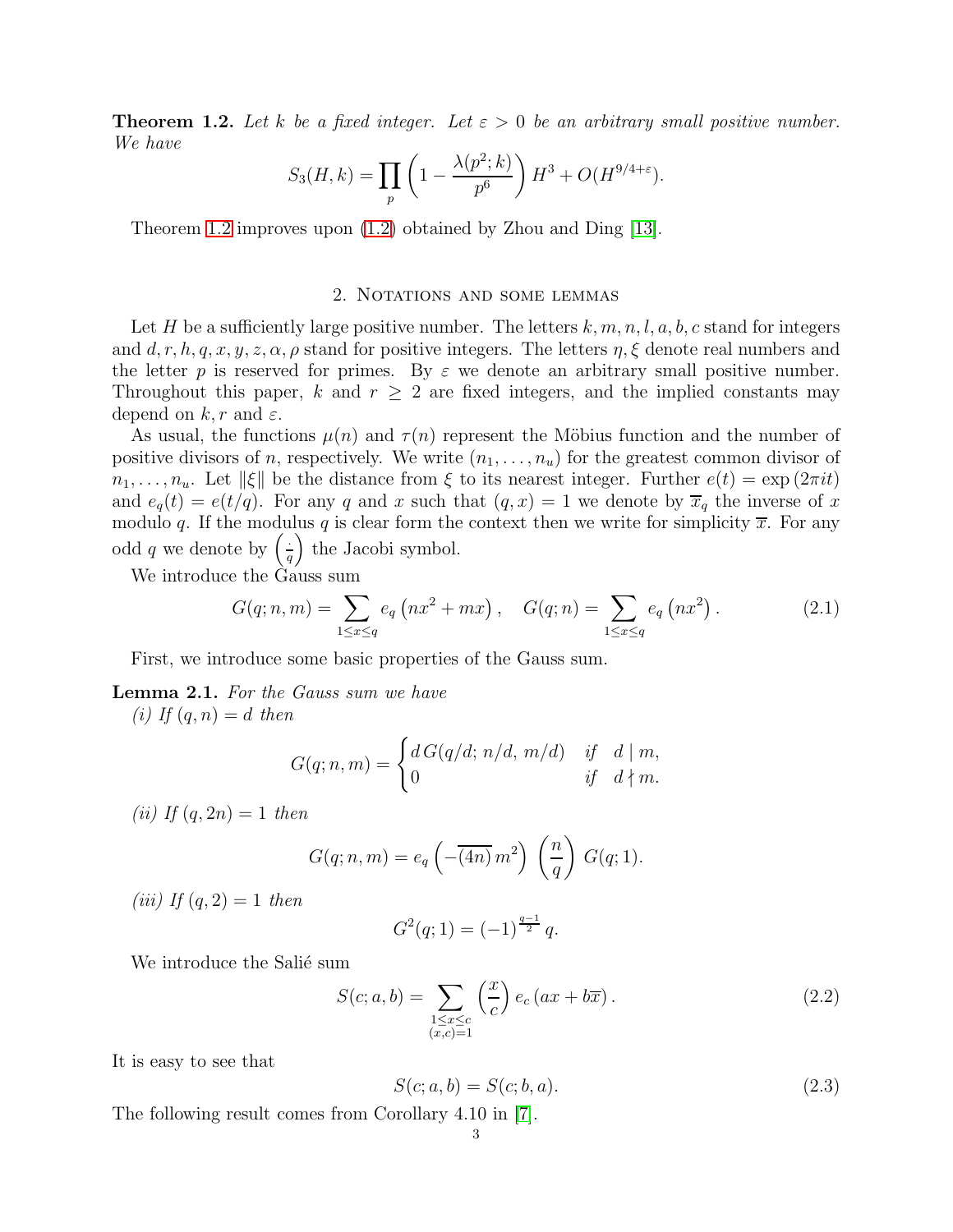<span id="page-3-2"></span>**Lemma 2.2.** Let p be an odd prime. Let  $\alpha$  be a positive integer. If  $p \nmid a$  (or  $p \nmid b$ ), then

$$
|S(p^{\alpha}; a, b)| \le \tau(p^{\alpha})p^{\frac{\alpha}{2}}.
$$
\n(2.4)

We define

$$
T(c;a,\rho) = \sum_{\substack{1 \le x \le c \\ (x,c)=1}} \left(\frac{x}{c}\right)^{\rho} e_c(ax). \tag{2.5}
$$

<span id="page-3-1"></span>**Lemma 2.3.** Let p be an odd prime. Let  $\alpha$  and  $\rho$  be positive integers. Suppose that  $p \nmid a$ . One has

$$
T(p^{\alpha}; a, \rho) = 0 \quad \text{for} \ \alpha \ge 2,
$$

and

 $|T(p; a, \rho)| \leq p^{\frac{1}{2}}.$ 

*Proof.* We first consider the case  $\alpha = 1$ . Note that  $T(p; a; \rho)$  is either the Gauss sum or the Ramanujan sum, and we have  $|T(p; a, \rho)| \leq p^{\frac{1}{2}}$ .

Now we consider the case  $\alpha \geq 2$ . We write  $x = yp + z$  to deduce that

$$
T(p^{\alpha}; a, \rho) = \sum_{0 \le y \le p^{\alpha-1}-1} \sum_{0 \le z \le p-1} {\left(\frac{z}{p}\right)}^{\rho} e_{p^{\alpha}}(ayy + az)
$$
  
= 
$$
\sum_{0 \le z \le p-1} {\left(\frac{z}{p}\right)}^{\rho} e_{p^{\alpha}}(az) \sum_{0 \le y \le p^{\alpha-1}-1} e_{p^{\alpha-1}}(ay) = 0.
$$

This completes the proof.  $\Box$ 

<span id="page-3-3"></span>**Lemma 2.4.** Let p be an odd prime and let  $\alpha$  be a positive integer. One has

$$
|S(p^{\alpha}; a, 0)| \le p^{\frac{\alpha}{2}} (p^{\alpha}, a)^{\frac{1}{2}}.
$$
 (2.6)

*Proof.* Note that [\(2.6\)](#page-3-0) holds trivially when  $p^{\alpha} | a$ . We only need to consider  $p^{\alpha} \nmid a$ . We assume that  $p^{\beta}||a$  and  $0 \leq \beta \leq \alpha - 1$ . Then we write  $a = p^{\beta}a'$  with  $p \nmid a'$ . We have

$$
S(p^{\alpha}; a, 0) = \sum_{\substack{1 \le x \le p^{\alpha} \\ (x, p) = 1}} \left(\frac{x}{p}\right)^{\alpha} e_{p^{\alpha-\beta}}(a'x).
$$

We write  $x = yp^{\alpha-\beta} + z$  to deduce that

$$
S(p^{\alpha}; a, 0) = \sum_{0 \le y \le p^{\beta}-1} \sum_{\substack{0 \le z \le p^{\alpha-\beta}-1 \\ (z,p)=1}} {\left(\frac{z}{p}\right)^{\alpha} e_{p^{\alpha-\beta}}(a'z) \over e_p^{\alpha-\beta} \sum_{\substack{0 \le z \le p^{\alpha-\beta}-1 \\ (z,p)=1}} {\left(\frac{z}{p}\right)^{\alpha} e_{p^{\alpha-\beta}}(a'z) \over e_p^{\alpha-\beta} \sum_{\substack{z \in p^{\alpha-\beta}-1 \\ (z,p)=1}} \overline{\left(\frac{z}{p}\right)^{\alpha} e_{p^{\alpha-\beta}}(a'z)}
$$

Since  $p \nmid a'$ , we conclude from Lemma [2.3](#page-3-1) that

$$
|S(p^{\alpha}; a, 0)| \le p^{\beta + \frac{\alpha - \beta}{2}} = p^{\frac{\alpha}{2} + \frac{\beta}{2}} = p^{\frac{\alpha}{2}}(p^{\alpha}, a)^{1/2}.
$$

This completes the proof.  $\Box$ 

<span id="page-3-0"></span>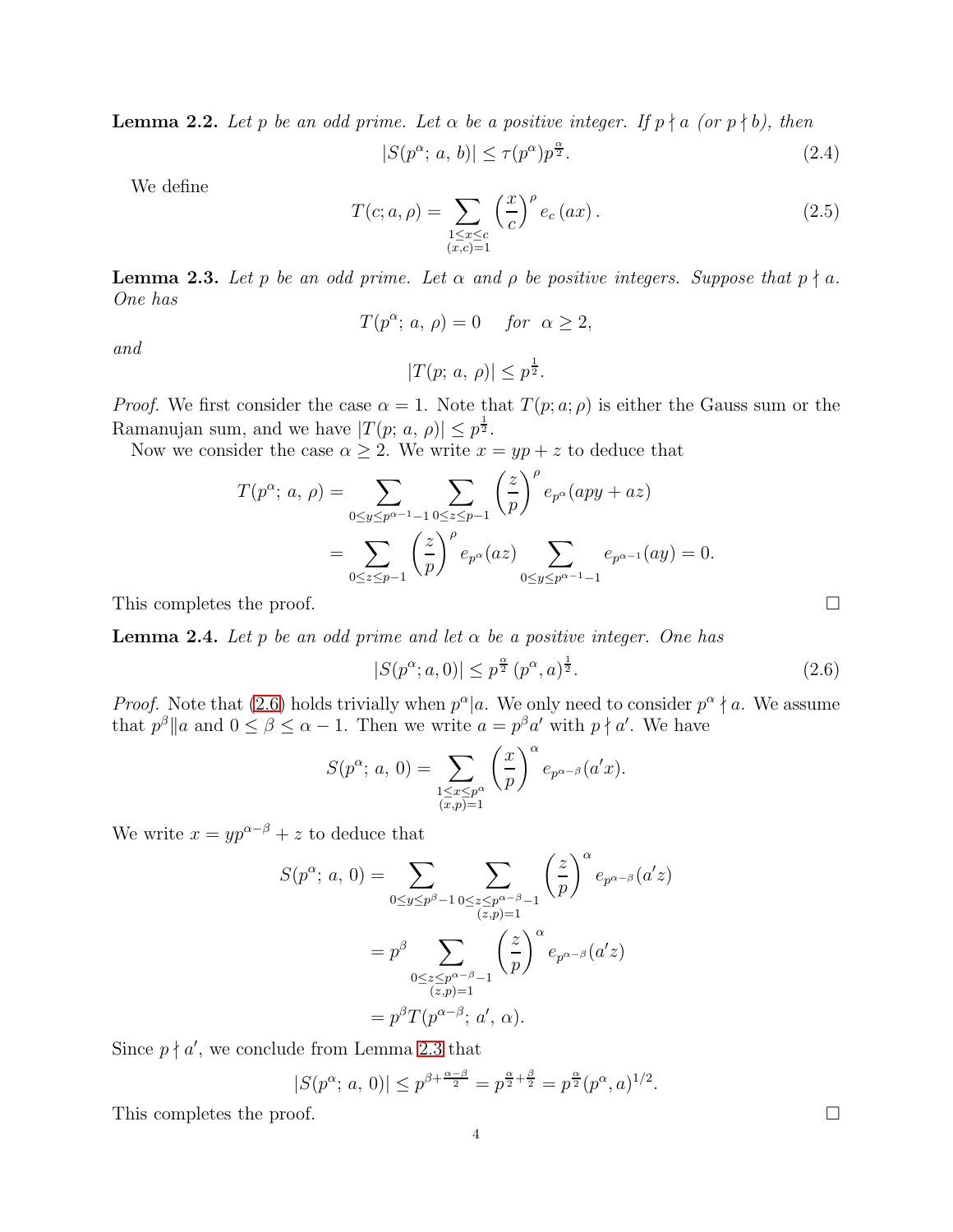Let

$$
\lambda(q; n, m, l, k) = \sum_{\substack{1 \le x, y, z \le q \\ x^2 + y^2 + z^2 + k \equiv 0 \pmod{q}}} e_q \left( nx + my + lz \right). \tag{2.7}
$$

<span id="page-4-0"></span>**Lemma 2.5** (Lemma 2.2 [\[13\]](#page-11-0)). Suppose that  $(q_1, q_2) = 1$ . One has

$$
\lambda(q_1q_2;n,m,l,k) = \lambda(q_1; \overline{q_2}_{q_1}n, \overline{q_2}_{q_1}m, \overline{q_2}_{q_1}l,k) \lambda(q_2; \overline{q_1}_{q_2}n, \overline{q_1}_{q_2}m, \overline{q_1}_{q_2}l,k).
$$

In particular, we have

$$
\lambda(q_1q_2; k) = \lambda(q_1; k)\lambda(q_2; k).
$$

Now we apply Lemma [2.2,](#page-3-2) Lemma [2.4](#page-3-3) and Lemma [2.5](#page-4-0) to obtain an upper bound of  $\lambda(q; n, m, l, k).$ 

**Lemma 2.6.** Suppose that  $p^r || q$  for all primes  $p | q$ .

(i) If  $k \neq 0$ , then we have

<span id="page-4-3"></span>
$$
\lambda(q; n, m, l, k) \ll q^{1+\varepsilon}(q, n, m, l). \tag{2.8}
$$

(*ii*) One has (for  $k = 0$ )

$$
\lambda(q; n, m, l, 0) \ll q^{1+\varepsilon}(q, n, m, l)(q, n^2 + m^2 + l^2)^{1/2}.
$$
\n(2.9)

*Proof.* We write  $q = p_1^r p_2^r \dots p_s^r$ , where  $p_i(1 \leq i \leq s)$  are distinct primes. By Lemma [2.5,](#page-4-0) we have

$$
\lambda(q; n, m, l, k) = \prod_{i=1}^{s} \lambda(p_i^r; n\overline{q_i}, m\overline{q_i}, l\overline{q_i}, k), \qquad (2.10)
$$

where  $q_i = q/p_i^r$  and  $\overline{q_i}$  stands for the inverse of  $q_i$  modulo  $p_i^r$ .

Let  $n_i = n\overline{q_i}$ ,  $m_i = m\overline{q_i}$  and  $l_i = l\overline{q_i}$ . Note that  $(p_i^r, \overline{q_i}) = 1$ , so we have  $(p_i^r, n_i, m_i, l_i) =$  $(p_i^r, n, m, l)$  and  $(p_i^r, n_i^2 + m_i^2 + l_i^2) = (p_i^r, n^2 + m^2 + l^2)$ . Therefore, we only need to prove

<span id="page-4-2"></span><span id="page-4-1"></span>
$$
\lambda(p^r; u, v, w, k) \ll p^{r+\varepsilon}(p^r, u, v, w) \quad \text{for } k \neq 0,
$$
\n(2.11)

and

$$
\lambda(p^r; u, v, w, 0) \ll p^{r+\varepsilon}(p^r, u, v, w)(p^r, u^2 + v^2 + w^2)^{1/2}.
$$
\n(2.12)

One has the trivial bound  $|\lambda(p^r; u, v, w, k)| \leq p^{3r}$ . Since the implied constants were allowed to depend on r and k, we assume that p is odd and we further assume that  $p \nmid k$  if  $k \neq 0$ .

We have

$$
\lambda(p^r; u, v, w, k) = p^{-r} \sum_{1 \le x, y, z \le p^r} e_{p^r}(ux + vy + wz) \sum_{1 \le h \le p^r} e_{p^r}(h(x^2 + y^2 + z^2 + k))
$$
  
=  $p^{-r} \sum_{1 \le h \le p^r} e_{p^r}(hk)G(p^r; h, u)G(p^r; h, v)G(p^r; h, w)$   
=  $p^{-r} \sum_{0 \le \beta \le r} \sum_{\substack{1 \le h \le p^r \\ (h, p^r) = p^{\beta}}} e_{p^r}(hk)G(p^r; h, u)G(p^r; h, v)G(p^r; h, w).$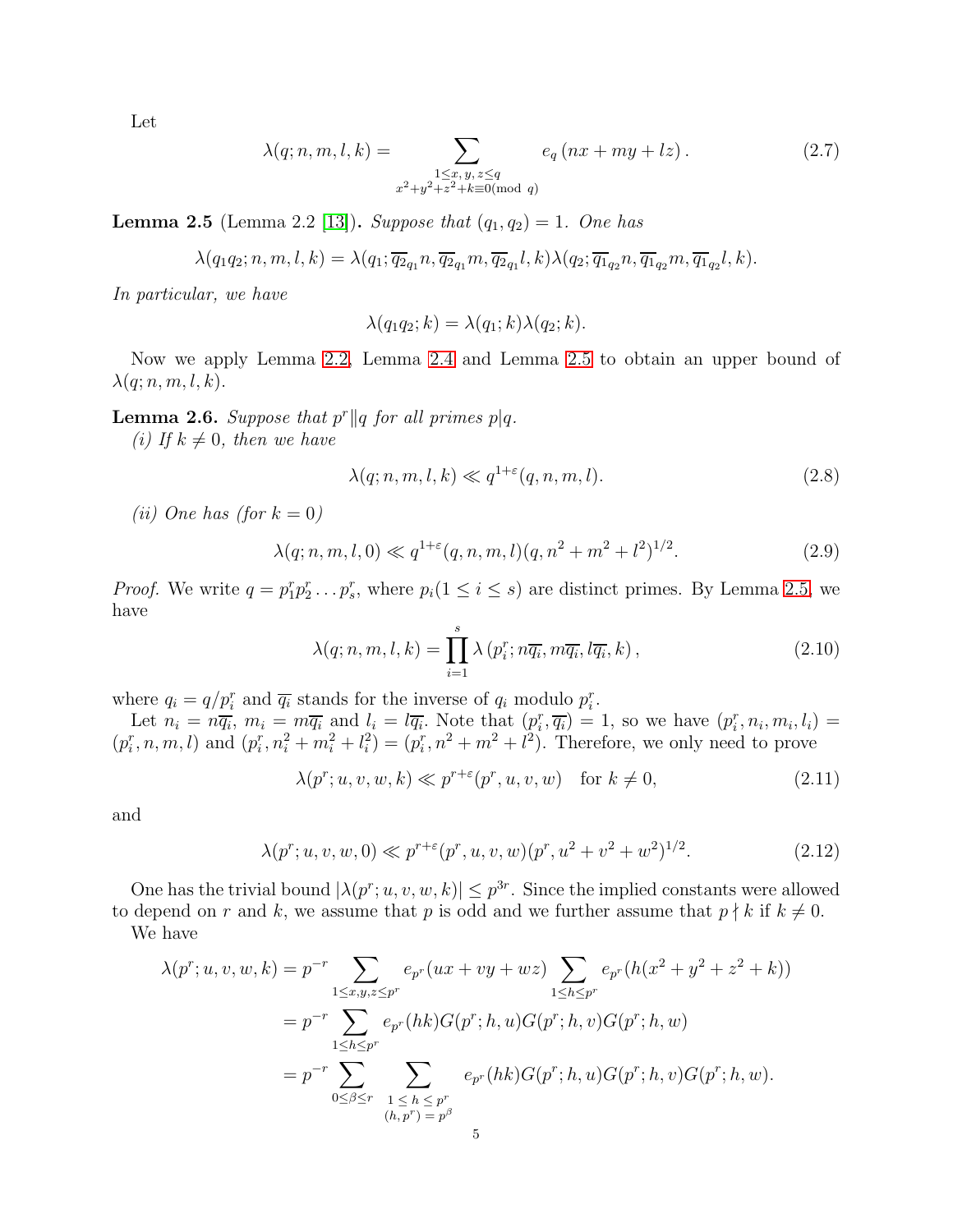We write  $h = h'p^{\beta}$  with  $1 \leq h' \leq p^{r-\beta}$  and  $(h', p^{r-\beta}) = 1$ . Then we have

<span id="page-5-0"></span>
$$
\lambda(p^r; u, v, w, k) = p^{-r} \sum_{0 \le \beta \le r} \sum_{\substack{1 \le h' \le p^{r-\beta} \\ (h, p^{r-\beta}) = 1}} e_{p^{r-\beta}}(h'k) G(p^r; h'p^{\beta}, u) G(p^r; h'p^{\beta}, v) G(p^r; h'p^{\beta}, w).
$$
 (2.13)

By Lemma [2.1](#page-2-1) (i), we have

$$
G(p^r; h, u)G(p^r; h, v)G(p^r; h, w)
$$
  
=  $p^{3\beta}G(p^{r-\beta}; h', up^{-\beta})G(p^{r-\beta}; h', vp^{-\beta})G(p^{r-\beta}; h', wp^{-\beta})$  (2.14)

if  $p^{\beta} \mid (u, v, w)$ , and  $G(p^r; h, u)G(p^r; h, v)G(p^r; h, w) = 0$  if  $p^{\beta} \nmid (u, v, w)$ . When p is odd and  $p^{\beta} \mid (u, v, w)$ , by Lemma [2.1](#page-2-1) (ii), we have

<span id="page-5-1"></span>
$$
G(p^{r-\beta};h',up^{-\beta})G(p^{r-\beta};h',vp^{-\beta})G(p^{r-\beta};h',wp^{-\beta})
$$
  
=  $\left(\frac{h'}{p^{r-\beta}}\right)^3 G(p^{r-\beta},1)^3 e_{p^{r-\beta}} \left(-\overline{(4h')}_{p^{r-\beta}}(u^2+v^2+w^2)p^{-2\beta}\right).$  (2.15)

From  $(2.13)-(2.15)$  $(2.13)-(2.15)$ , we obtain

<span id="page-5-2"></span>
$$
\lambda(p^r; u, v, w, k) = p^{-r} \sum_{\substack{0 \le \beta \le r \\ p^{\beta} \mid (u, v, w)}} p^{3\beta} G(p^{r-\beta}; 1)^3 S\left(p^{r-\beta}; k, -\overline{4\frac{u^2 + v^2 + w^2}{p^{2\beta}}}\right).
$$
 (2.16)

We first deal with the case  $k \neq 0$ . As mentioned above, p is odd and  $p \nmid k$ , then by Lemma [2.1](#page-2-1) (iii) and Lemma [2.2,](#page-3-2) we have

$$
\lambda(p^r; u, v, w, k) \ll p^{-r} \sum_{\substack{0 \le \beta \le r \\ p^{\beta} \mid (p^r, u, v, w)}} p^{3\beta} p^{\frac{3}{2}(r-\beta)} \tau(p^{r-\beta}) p^{\frac{1}{2}(r-\beta)} \ll p^{r+\varepsilon}(p^r, u, v, w).
$$

This establishes [\(2.11\)](#page-4-1). Now we consider the case  $k = 0$ . By Lemma [2.1](#page-2-1) (iii) and Lemma [2.4,](#page-3-3) we deduce from [\(2.16\)](#page-5-2) that

$$
\lambda(p^r; u, v, w, 0) \ll p^{-r} \sum_{\substack{0 \le \beta \le r \\ p^{\beta} \mid (p^r, u, v, w)}} p^{3\beta} p^{\frac{3}{2}(r-\beta)} p^{\frac{1}{2}(r-\beta)} \left( p^{r-\beta}, \frac{u^2 + v^2 + w^2}{p^{2\beta}} \right)^{1/2}
$$
  

$$
\ll p^{r+\varepsilon} (p^r, u, v, w) (p^r, u^2 + v^2 + w^2)^{1/2}.
$$

This establishes  $(2.12)$ . The proof of the lemma is complete.

<span id="page-5-3"></span>**Lemma 2.7** (Lemma 2.5 [\[13\]](#page-11-0)). Let  $Q \geq 2$ . Let  $q = d^r$  with d odd and square-free. We define

$$
U_1(Q, q) = \sum_{1 \le n \le Q} \frac{|\lambda(q; n, 0, 0, k)|}{n},
$$
  
\n
$$
U_2(Q, q) = \sum_{1 \le n, m \le Q} \frac{|\lambda(q; n, m, 0, k)|}{nm},
$$
  
\n
$$
U_3(Q, q) = \sum_{1 \le n, m, l \le Q} \frac{|\lambda(q; n, m, l, k)|}{nml}.
$$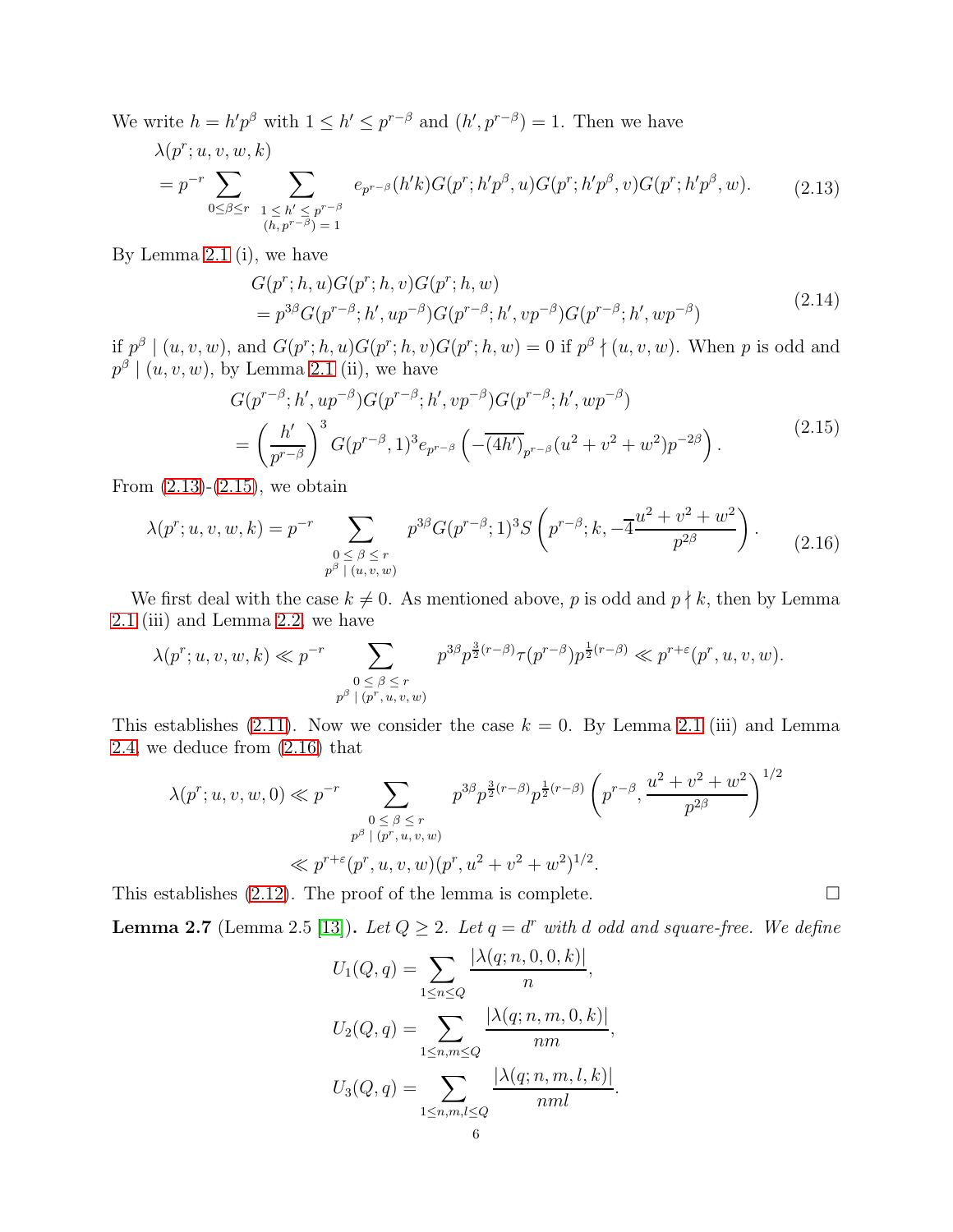Suppose that  $k \neq 0$ . For  $1 \leq i \leq 3$ , we have

<span id="page-6-4"></span>
$$
U_i(Q, q) \ll q^{1+\varepsilon} Q^{\varepsilon}.
$$

<span id="page-6-0"></span>**Lemma 2.8** (Lemma 4.7 [\[10\]](#page-11-12)). For any real number  $\xi$  and all integers  $N_1$ ,  $N_2$  with  $N_1 < N_2$ ,

$$
\sum_{n=N_1+1}^{N_2} e(\xi n) \ll \min\{N_2 - N_1, \|\xi\|^{-1}\}.
$$

Now we introduce

$$
N_1(H, q, k) = \frac{1}{q} \sum_{1 \le t \le q-1} \lambda(q; -t, 0, 0, k) \sum_{1 \le h \le H} e_q(ht),
$$
\n(2.17)

$$
N_2(H, q, k) = \frac{1}{q^2} \sum_{1 \le t_1, t_2 \le q-1} \lambda(q; -t_1, -t_2, 0, k) \prod_{i=1}^2 \left( \sum_{1 \le h_i \le H} e_q(h_i t_i) \right),
$$
\n(2.18)

$$
N_3(H, q, k) = \frac{1}{q^3} \sum_{1 \le t_1, t_2, t_3 \le q-1} \lambda(q; -t_1, -t_2, -t_3, k) \prod_{i=1}^3 \left( \sum_{1 \le h_i \le H} e_q(h_i t_i) \right).
$$
 (2.19)

<span id="page-6-6"></span>**Lemma 2.9.** Let  $H \geq 2$ . Let d be odd and square-free. Suppose that  $d^r \ll H^2$ . If  $k \neq 0$ , then for  $1 \leq i \leq 3$  we have

<span id="page-6-7"></span><span id="page-6-5"></span>
$$
N_i(H, d^r, k) \ll d^{r+\varepsilon}.
$$

Proof. By Lemma [2.8,](#page-6-0) we have

$$
\sum_{1\leq h\leq H}e_{d^r}(ht)\ll \|\frac{t}{d^r}\|^{-1}.
$$

Then we obtain

$$
N_i(H, d^r, k) \ll U_i(\frac{d^r - 1}{2}, d^r).
$$

The desired estimate follows from Lemma [2.7](#page-5-3) directly.

3. Proof of Theorem [1.1](#page-1-1)

Let

$$
D(H, q, k) = \sum_{\substack{1 \le x, y, z \le H \\ x^2 + y^2 + z^2 + k \equiv 0 \pmod{q}}} 1.
$$

<span id="page-6-3"></span>**Lemma 3.1.** Suppose that  $q \ll H^2$ . Then we have

$$
D(H, q, k) \ll q^{-1} H^{3+\varepsilon}.
$$
\n(3.1)

In particular, one has

<span id="page-6-2"></span><span id="page-6-1"></span>
$$
\lambda(q;k) \ll q^{2+\varepsilon}.\tag{3.2}
$$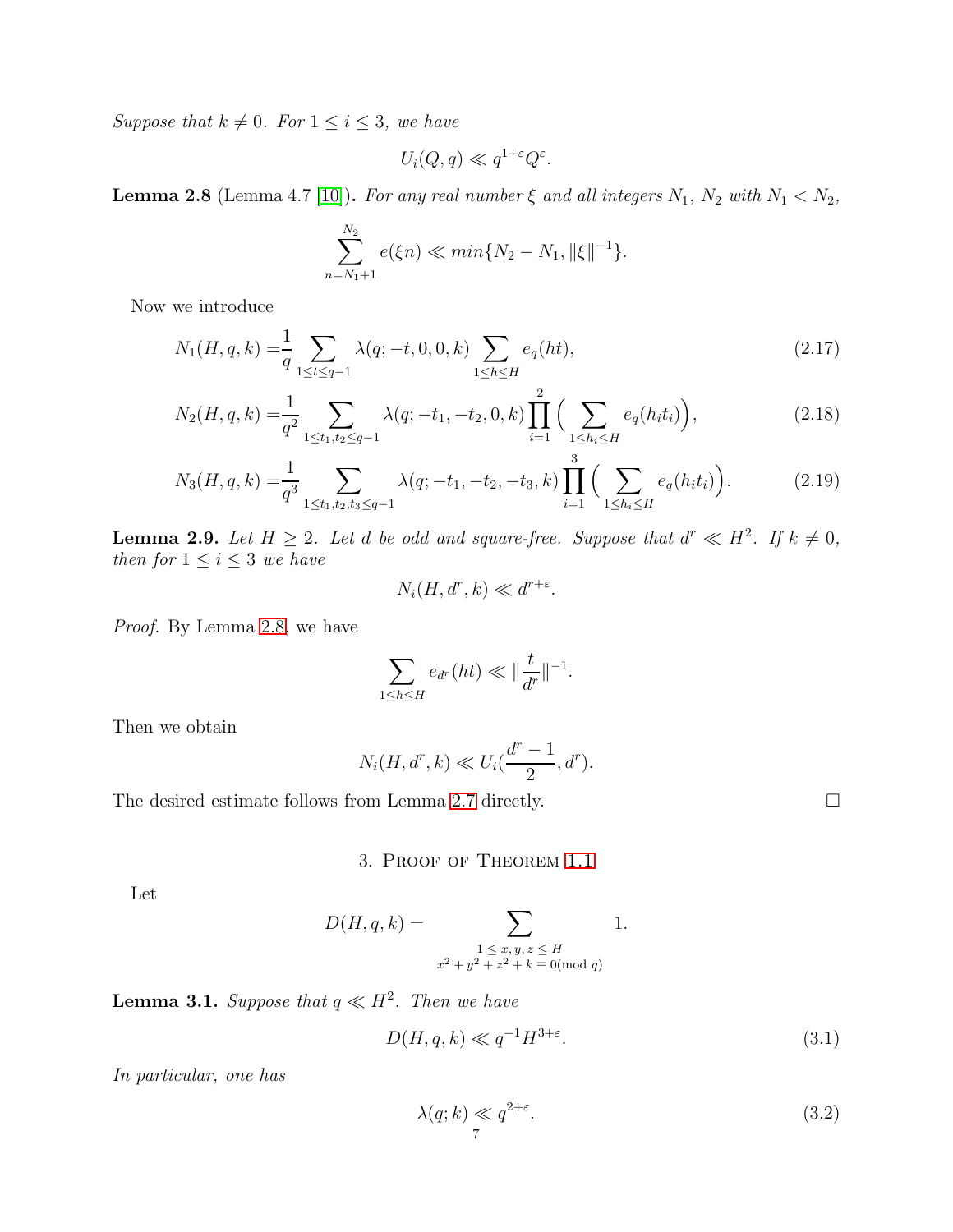Proof. The proof is standard and we include the details for completeness. We have

$$
D(H, q, k) = \sum_{|t| \le \frac{3H^2 + |k|}{q}} \sum_{1 \le z \le H} \sum_{\substack{1 \le x, y \le H \\ x^2 + y^2 = qt - z^2 - k}} 1
$$
  

$$
\ll \sum_{|t| \le \frac{3H^2 + |k|}{q}} \sum_{1 \le z \le H} H^{\varepsilon}
$$
  

$$
\ll q^{-1} H^{3+\varepsilon}.
$$

This establishes [\(3.1\)](#page-6-1). Note that  $\lambda(q; k) = D(q, q, k)$ . The estimate [\(3.2\)](#page-6-2) follows immediately from [\(3.1\)](#page-6-1). This completes the proof.  $\square$ 

Now we represent  $R(H, r, k)$  in terms of  $D(H, q, k)$ .

<span id="page-7-0"></span>**Lemma 3.2.** Suppose that  $1 \leq \eta \leq (3H^2 + |k|)^{1/r}$ . Then we have

$$
R(H, r, k) = \sum_{d \le \eta} \mu(d) D(H, d^r, k) + O(H^{3+\epsilon} \eta^{1-r}).
$$

Proof. The starting point is to apply the following identity

$$
\sum_{d^r|n} \mu(d) = \begin{cases} 1, & \text{if } n \text{ is } r\text{-free,} \\ 0, & \text{if } n \neq 0 \text{ is not } r\text{-free.} \end{cases}
$$

Then we deduce that

$$
R(H,r,k) = \sum_{\substack{1 \le x,y,z \le H \\ x^2 + y^2 + z^2 + k \neq 0}} \sum_{\substack{d^r | x^2 + y^2 + z^2 + k}} \mu(d)
$$
  
= 
$$
\sum_{1 \le d \le (3H^2 + |k|)^{1/r}} \mu(d) \sum_{\substack{1 \le x,y,z \le H \\ x^2 + y^2 + z^2 + k \equiv 0 \pmod{d^r} \\ x^2 + y^2 + z^2 + k \neq 0}} 1.
$$

Note that

$$
\sum_{\substack{1 \le x, y, z \le H \\ x^2 + y^2 + z^2 + k \equiv 0 \pmod{q} \\ x^2 + y^2 + z^2 + k \ne 0}} 1 = D(H, q, k) + O(1).
$$

Now we conclude from above that

$$
R(H,r,k) = \sum_{1 \le d \le (3H^2+|k|)^{1/r}} \mu(d)D(H,d^r,k) + \sum_{1 \le d \le (3H^2+|k|)^{1/r}} O(1)
$$
  
= 
$$
\sum_{1 \le d \le (3H^2+|k|)^{1/r}} \mu(d)D(H,d^r,k) + O(H^{2/r}).
$$

Splitting the above summation into two parts, we obtain

$$
R(H,r,k) = \sum_{1 \le d \le \eta} \mu(d) D(H,d^r,k) + \sum_{\substack{\eta < d \le (3H^2 + |k|)^{1/r} \\ 8}} \mu(d) D(H,d^r,k) + O(H^{2/r}).
$$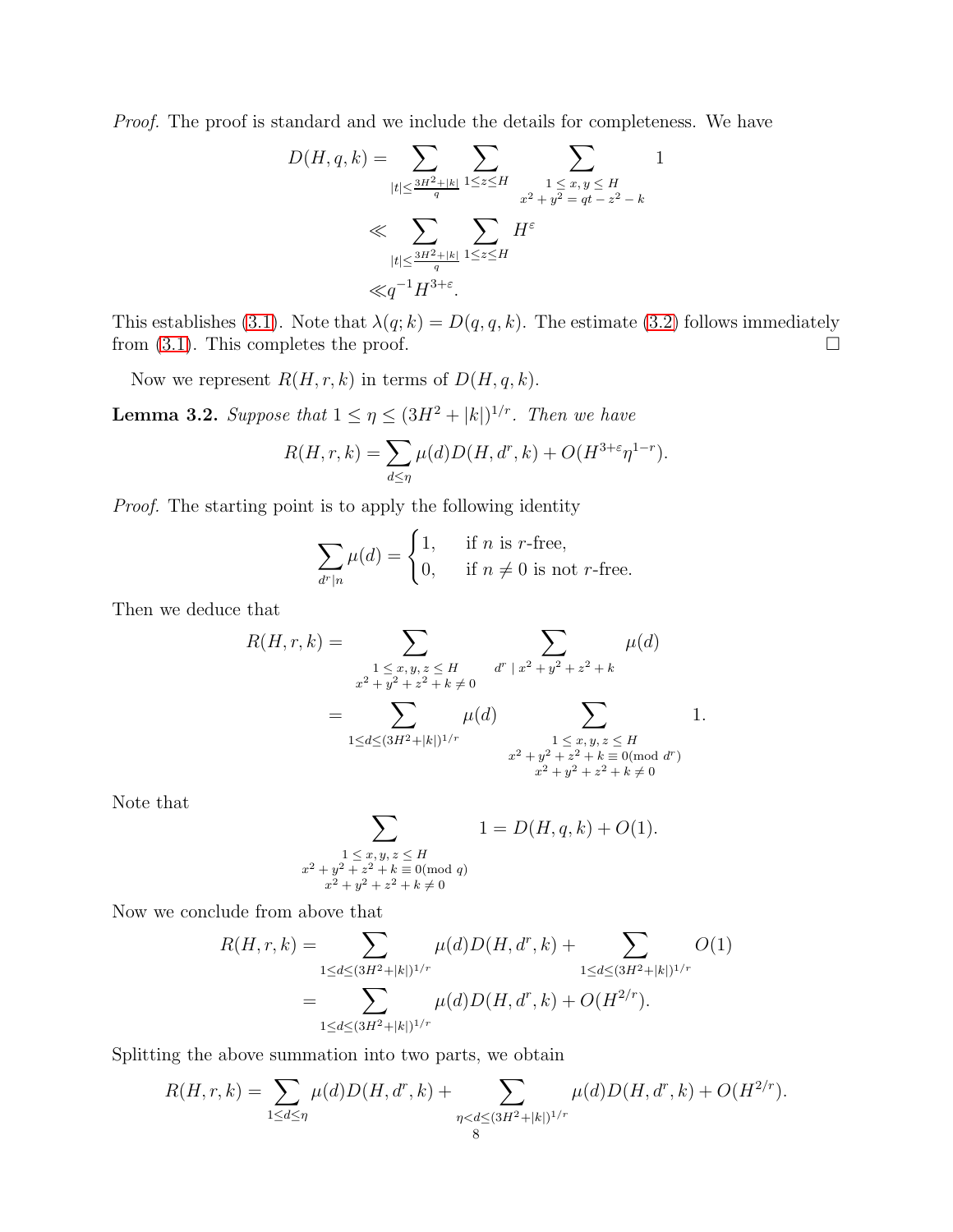On applying Lemma [3.1,](#page-6-3) we further obtain

$$
R(H,r,k) = \sum_{1 \le d \le \eta} \mu(d) D(H,d^r,k) + O(H^{3+\varepsilon}\eta^{1-r}).
$$

This completes the proof.  $\Box$ 

Now we deal with  $D(H, q, k)$  for  $q \leq \eta^r$ .

<span id="page-8-2"></span>**Lemma 3.3.** Let  $\lambda(q;k)$  be defined in [\(1.3\)](#page-1-3) and let  $N_i(H, q, k)$  be defined in [\(2.17\)](#page-6-4)-[\(2.19\)](#page-6-5). We have

<span id="page-8-0"></span>
$$
D(H, q, k) = \frac{H^3}{q^3} \lambda(q; k) + 3\frac{H^2}{q^2} N_1(H, q, k) + 3\frac{H}{q} N_2(H, q, k) + N_3(H, q, k).
$$
 (3.3)

Proof. Note that

$$
D(H, q, k) = \sum_{\substack{1 \le x, y, z \le q \\ x^2 + y^2 + z^2 + k \equiv 0 \pmod{q}}} \sum_{\substack{1 \le m, n, l \le H \\ m \equiv x \pmod{q} \\ n \equiv y \pmod{q} \\ l \equiv z \pmod{q}}}
$$
1.

By orthogonality, we have

$$
\sum_{\substack{1 \le m \le H \\ m \equiv x \pmod{q}}} 1 = q^{-1} \sum_{1 \le m \le H} \sum_{1 \le t \le q} e_q((h-x)t)
$$
  
=  $q^{-1} \sum_{1 \le t \le q} e_q(-xt) \sum_{1 \le h \le H} e_q(ht)$   
=  $Hq^{-1} + q^{-1} \sum_{1 \le t \le q^{-1}} e_q(-xt) \sum_{1 \le h \le H} e_q(ht).$ 

Now we conclude from above that

<span id="page-8-1"></span>
$$
D(H, q, k) = \sum_{\substack{1 \le x, y, z \le q \\ x^2 + y^2 + z^2 + k \equiv 0 \pmod{q}}} \left( \frac{H^3}{q^3} + 3\frac{H^2}{q^2} L_1(x) + 3\frac{H}{q} L_2(x, y) + L_3(x, y, z) \right), \tag{3.4}
$$

where

$$
L_1(x) := L_1(x; q, H) = \frac{1}{q} \sum_{1 \le t \le q-1} e_q(-xt) \sum_{1 \le h \le H} e_q(ht),
$$
  

$$
L_2(x, y) := L_2(x, y; q, H) = \frac{1}{q^2} \sum_{1 \le t_1, t_2 \le q-1} e_q(-xt_1 - yt_2) \prod_{i=1}^2 (\sum_{1 \le h_i \le H} e_q(h_i t_i)),
$$

and

$$
L_3(x, y, z) := L_3(x, y, z; q, H) = \frac{1}{q^3} \sum_{1 \le t_1, t_2, t_3 \le q-1} e_q(-xt_1 - yt_2 - zt_3) \prod_{i=1}^3 \left(\sum_{1 \le h_i \le H} e_q(h_i t_i)\right).
$$

For convience, we write  $L_1(x, y, z; q, H) = L_1(x; q, H)$  and  $L_2(x, y, z; q, H) = L_2(x, y; q, H)$ . By exchanging the order of summations and recalling the definitions of  $\lambda(q; n, m, l, k)$  and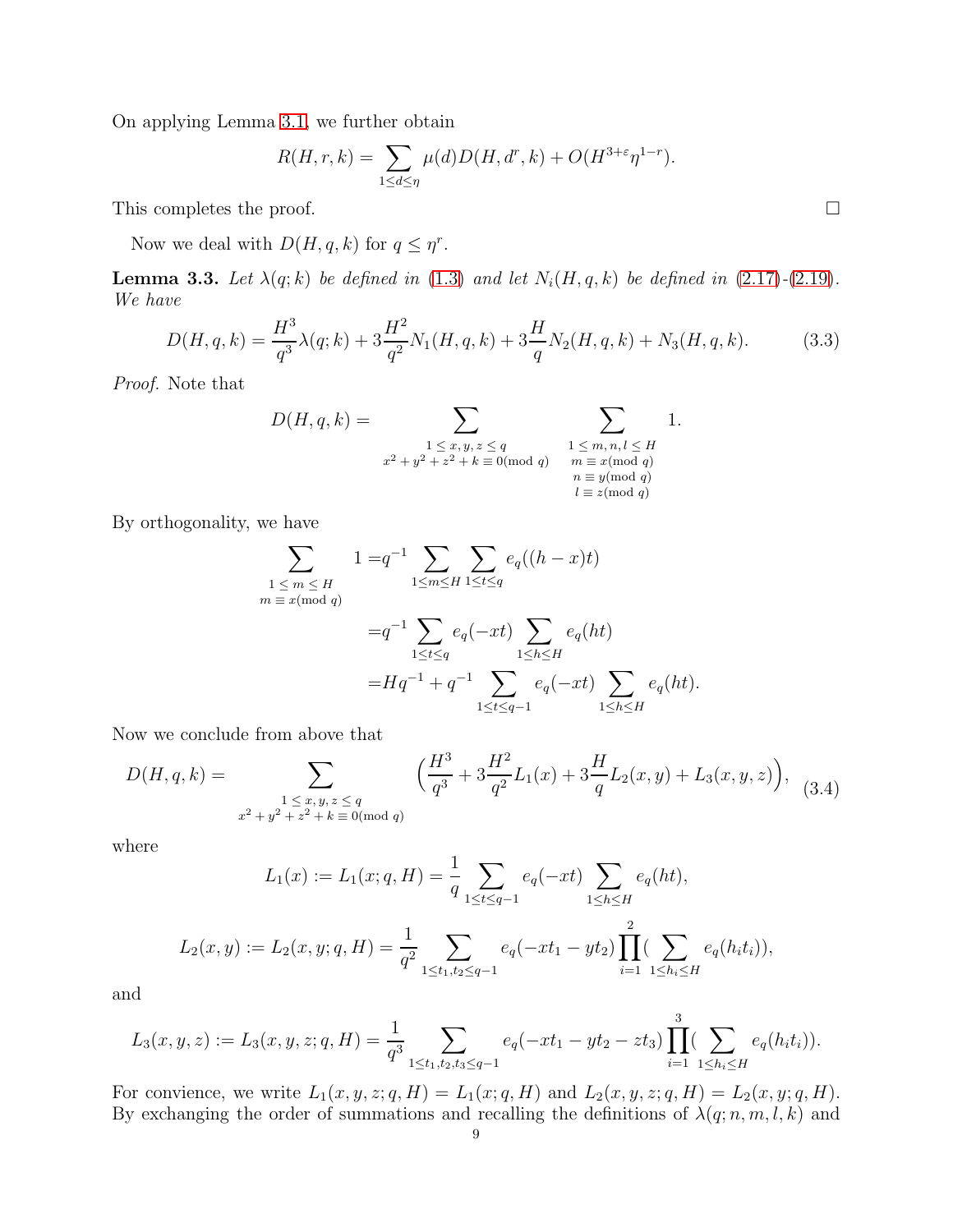$N_i(H, q, k)$ , we obtain

<span id="page-9-0"></span>
$$
\sum_{\substack{1 \le x, y, z \le q \\ x^2 + y^2 + z^2 \equiv 0 \pmod{q}}} L_i(x, y, z; q, H) = N_i(H, q, k). \tag{3.5}
$$

Now  $(3.3)$  follows from  $(3.4)$  and  $(3.5)$ .

*Proof of Theorem [1.1.](#page-1-1)* We first deal with the case  $k \neq 0$ . By Lemma [2.9](#page-6-6) and Lemma [3.3,](#page-8-2) we can get

$$
D(H, d^r, k) = H^3 \frac{\lambda(d^r; k)}{d^{3r}} + O(H^2 d^{\varepsilon - r} + H d^{\varepsilon} + d^{r + \varepsilon}).
$$

By Lemma [3.2,](#page-7-0) we find that

$$
R(H,r,k) = H^3 \sum_{1 \le d \le \eta} \frac{\mu(d)\lambda(d^r;k)}{d^{3r}} + O(H^2 + H\eta^{1+\varepsilon} + \eta^{r+1+\varepsilon} + H^{3+\varepsilon}\eta^{1-r}),
$$

and then by  $(3.2)$ , we have

$$
R(H,r,k) = H^3 \sum_{d=1}^{\infty} \frac{\mu(d)\lambda(d^r;k)}{d^{3r}} + O(H^2 + H\eta^{1+\varepsilon} + \eta^{r+1+\varepsilon} + H^{3+\varepsilon}\eta^{1-r}).
$$

Now we choose  $\eta = H^{3/2r}$  to conclude that

$$
R(H,r,k) = H^3 \sum_{d=1}^{\infty} \frac{\mu(d)\lambda(d^r;k)}{d^{3r}} + O(H^2 + H^{3/2+3/2r+\epsilon}).
$$

Since  $\lambda(q; k)$  is multiplicative as a function of q, we obtain (for  $k \neq 0$ ) that

$$
R(H,r,k) = \prod_{p} \left( 1 - \frac{\lambda(p^r;k)}{p^{3r}} \right) H^3 + O(H^2 + H^{3/2+3/2r+\epsilon}),
$$

and this completes the proof of [\(1.5\)](#page-1-4).

From now on, we consider the case  $k = 0$ . We introduce

$$
T_1(H, \eta) = \sum_{1 \le d \le \eta} \frac{\mu(d)}{d^{2r}} N_1(H, d^r, 0),
$$
  

$$
T_2(H, \eta) = \sum_{1 \le d \le \eta} \frac{\mu(d)}{d^r} N_2(H, d^r, 0),
$$

and

$$
T_3(H, \eta) = \sum_{1 \le d \le \eta} \mu(d) N_3(H, d^r, 0).
$$

By Lemma  $3.2$  and  $(3.3)$ , we have

<span id="page-9-1"></span>
$$
R(H, r, 0)
$$
  
=  $H^3 \sum_{1 \le d \le \eta} \frac{\mu(d)\lambda(d^r; 0)}{d^{3r}} + 3H^2T_1(H, \eta) + 3HT_2(H, \eta) + T_3(H, \eta) + O(H^{3+\epsilon}\eta^{1-r}).$  (3.6)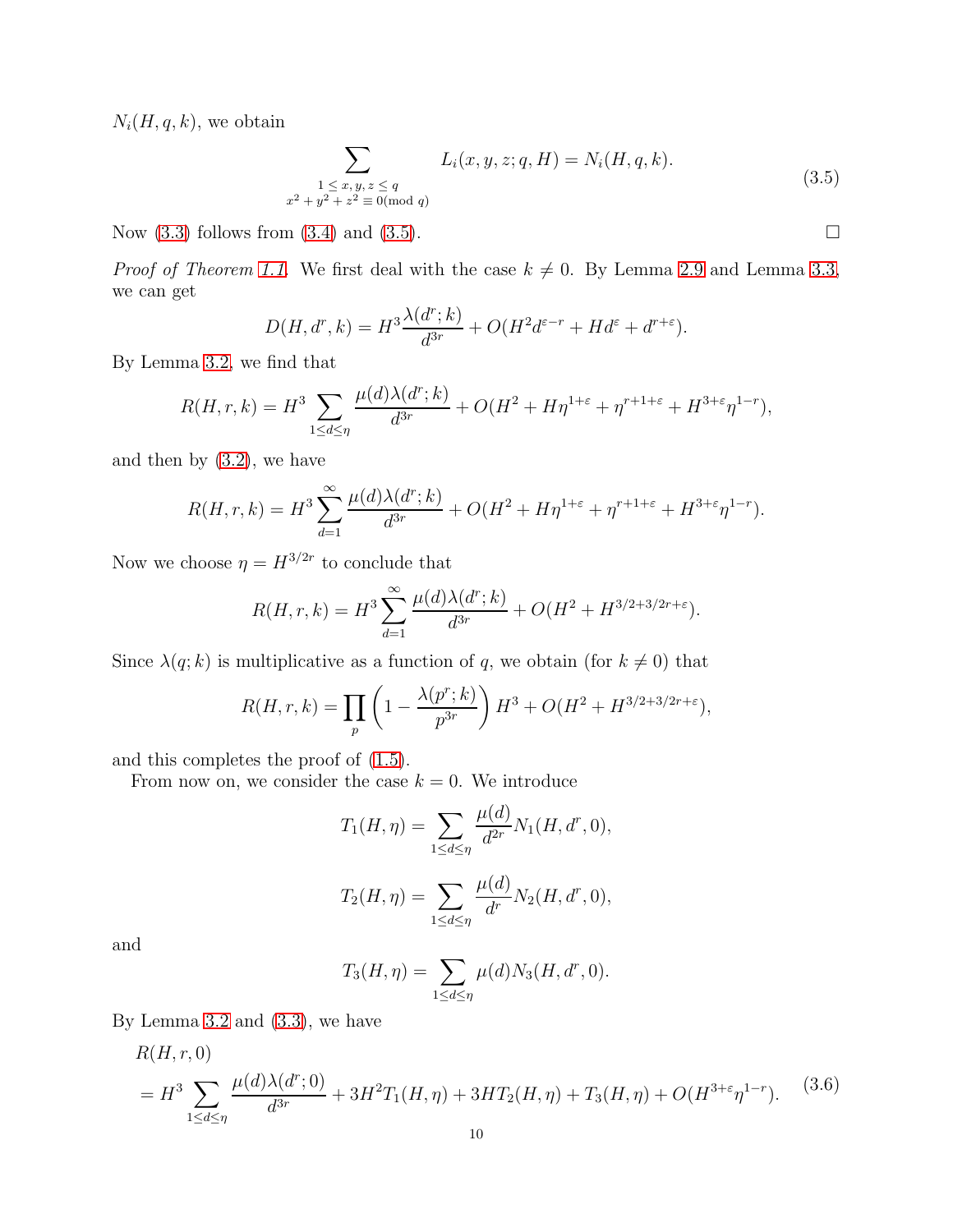Recalling the definition of  $N_1(H, d^r, 0)$  in [\(2.17\)](#page-6-4), we deduce from [\(2.9\)](#page-4-3) and Lemma [2.8](#page-6-0) that

$$
T_1(H,\eta) \ll \sum_{1 \le d \le \eta} d^{-2r} \sum_{1 \le |t| \le \frac{d^r - 1}{2}} \frac{|\lambda(d^r; t, 0, 0, 0)|}{|t|}
$$
  

$$
\ll \sum_{1 \le d \le \eta} d^{-r+\varepsilon} \sum_{1 \le |t| \le \frac{d^r - 1}{2}} \frac{(d^r, t)(d^r, t^2)^{\frac{1}{2}}}{|t|}.
$$

Since  $(d^r, t^2)^{\frac{1}{2}} \leq d^{r/2}$ , we have

$$
T_1(H,\eta) \ll \sum_{1 \le d \le \eta} d^{-\frac{r}{2}+\varepsilon} \sum_{1 \le |t| \le \frac{d^r-1}{2}} \frac{(d^r, t)}{t}.
$$

From the following elementary estimate

$$
\sum_{1 \le t \le \frac{d^r - 1}{2}} \frac{(d^r, t)}{t} \ll d^{\varepsilon},
$$

we conclude that (for  $r\geq 2)$ 

$$
T_1(H,\eta) \ll \sum_{1 \le d \le \eta} d^{-\frac{r}{2}+\varepsilon} \ll \eta^{\varepsilon}.
$$
 (3.7)

Recalling [\(2.18\)](#page-6-7), we deduce from [\(2.9\)](#page-4-3) and Lemma [2.8](#page-6-0) that

$$
T_2(H,\eta) \ll \sum_{1 \le d \le \eta} d^{-r} \sum_{1 \le |t_1|, |t_2| \le \frac{d^r - 1}{2}} \frac{|\lambda(d^r; t_1, t_2, 0, 0)|}{|t_1 t_2|} \ll \eta^{\varepsilon} \sum_{1 \le d \le \eta} \sum_{1 \le |t_1|, |t_2| \le \frac{d^r - 1}{2}} \frac{(d^r, t_1^2 + t_2^2)^{1/2}(d^r, t_1, t_2)}{|t_1 t_2|}.
$$

Since  $(d^r, t_1^2 + t_2^2)^{1/2} \leq d^{\frac{r-2}{2}}(d, t_1^2 + t_2^2) \leq \eta^{\frac{r-2}{2}}(d, t_1^2 + t_2^2)$  and  $(d^r, t_1, t_2) \leq (t_1, t_2)$ , we deduce that

$$
T_2(H,\eta) \ll \eta^{\frac{r-2}{2}+\varepsilon} \sum_{1 \le d \le \eta} \sum_{1 \le |t_1|, |t_2| \le \frac{d^r-1}{2}} (d, t_1^2 + t_2^2) \frac{(t_1, t_2)}{t_1 t_2}.
$$

By exchanging the order of summations, we have

$$
T_2(H,\eta) \ll \eta^{\frac{r-2}{2}+\varepsilon} \sum_{1 \le t_1, t_2 \le \eta^t} \frac{(t_1, t_2)}{t_1 t_2} \sum_{1 \le d \le \eta} (d, t_1^2 + t_2^2).
$$
 (3.8)

Now we easily obtain

<span id="page-10-0"></span>
$$
T_2(H,\eta) \ll \eta^{\frac{r}{2}+\varepsilon}.\tag{3.9}
$$

We estimate the sum  $T_3(H, \eta)$  in same way as follows

$$
T_3(H,\eta) \ll \sum_{1 \leq d \leq \eta} d^{r+\varepsilon} \sum_{\substack{1 \leq |t_1|, |t_2|, |t_3| \leq \frac{d^r-1}{2} \\ 11}} \frac{(d^r, t_1^2 + t_2^2 + t_3^2)^{1/2}(d^r, t_1, t_2, t_3)}{|t_1 t_2 t_3|},
$$